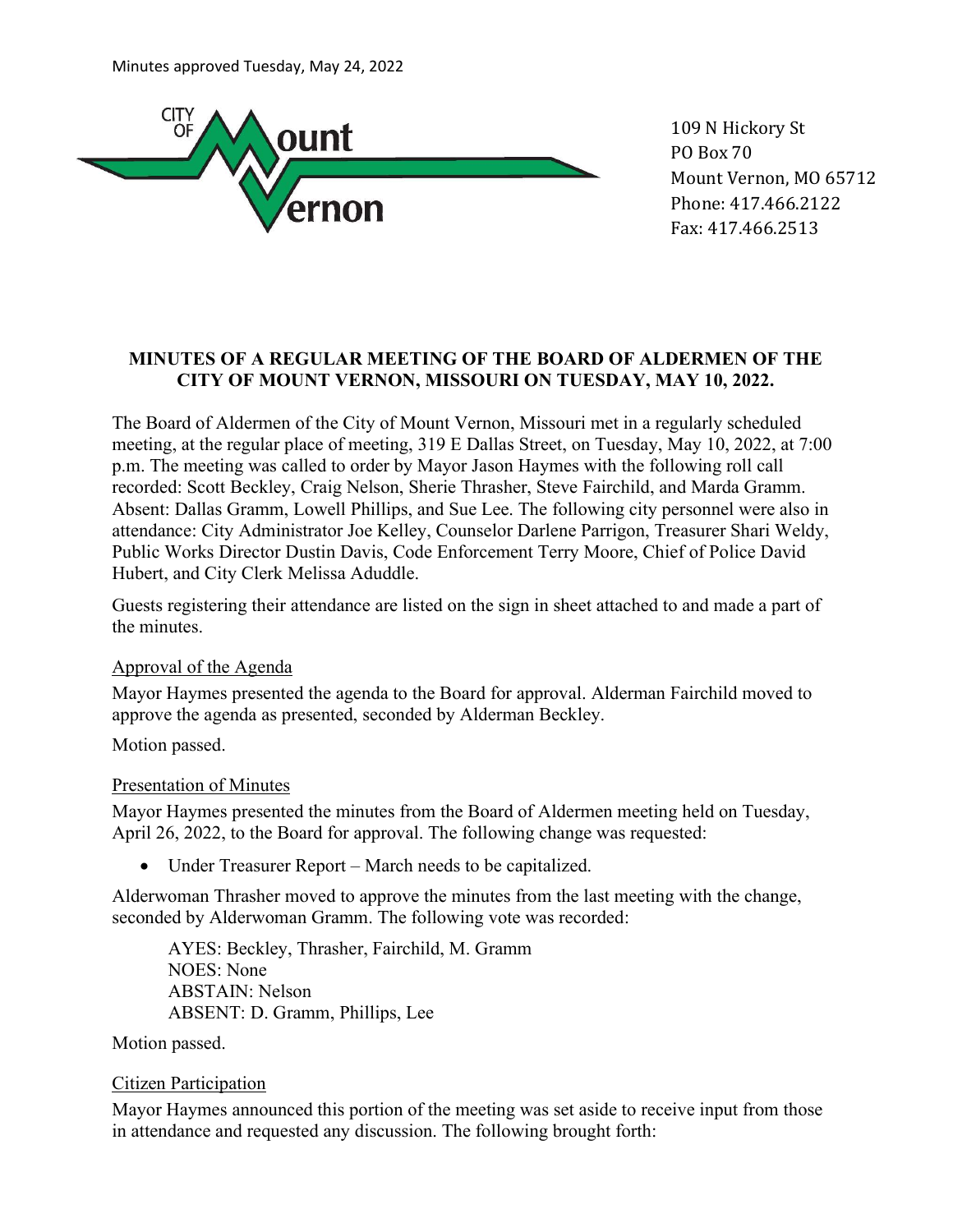- Charles Fender Concerns about nuisance issues with neighbors.
- Paula Brockwell Asked what is being done about various properties that are blighted or maintaining a nuisance.

#### **Ordinance**

Bill No. 2022-08 re: An Ordinance approving and accepting dedication of the final plat of the Rickey D. and Heidi M. Clark Minor Subdivision, being part of the Northeast Quarter of the Southeast Quarter of Section 36, Township 28 North, Range 27 West, Lawrence County, Missouri, was read twice, by title only, with the following roll call vote recorded:

First Reading:

AYES: Beckley, Nelson, Thrasher, Fairchild, M. Gramm NOES: None ABSTAIN: None ABSENT: D. Gramm, Phillips, Lee

Second Reading:

AYES: Beckley, Nelson, Thrasher, Fairchild, M. Gramm NOES: None ABSTAIN: None ABSENT: D. Gramm, Phillips, Lee

Bill No. 2022-08 was passed by unanimous roll call vote and sent to the Mayor for signature, thus becoming Ordinance Number 1.293.

Bill No. 2022-09 re: An Ordinance approving and accepting the re-plat of Lots 16 and 17 of the Kings Row Addition, a subdivision to the City of Mount Vernon, Lawrence County, Missouri, was read twice, by title only, with the following roll call vote recorded:

First Reading:

AYES: Beckley, Nelson, Thrasher, Fairchild, M. Gramm NOES: None ABSTAIN: None ABSENT: D. Gramm, Phillips, Lee

Second Reading:

AYES: Beckley, Nelson, Thrasher, Fairchild, M. Gramm NOES: None ABSTAIN: None ABSENT: D. Gramm, Phillips, Lee

Bill No. 2022-09 was passed by unanimous roll call vote and sent to the Mayor for signature, thus becoming Ordinance Number 1.294.

Bill No. 2022-10 re: An Ordinance of Mount Vernon, Missouri to establish a procedure to disclose potential conflicts of interest and substantial interests for certain officials, was read twice, by title only, with the following roll call vote recorded:

First Reading: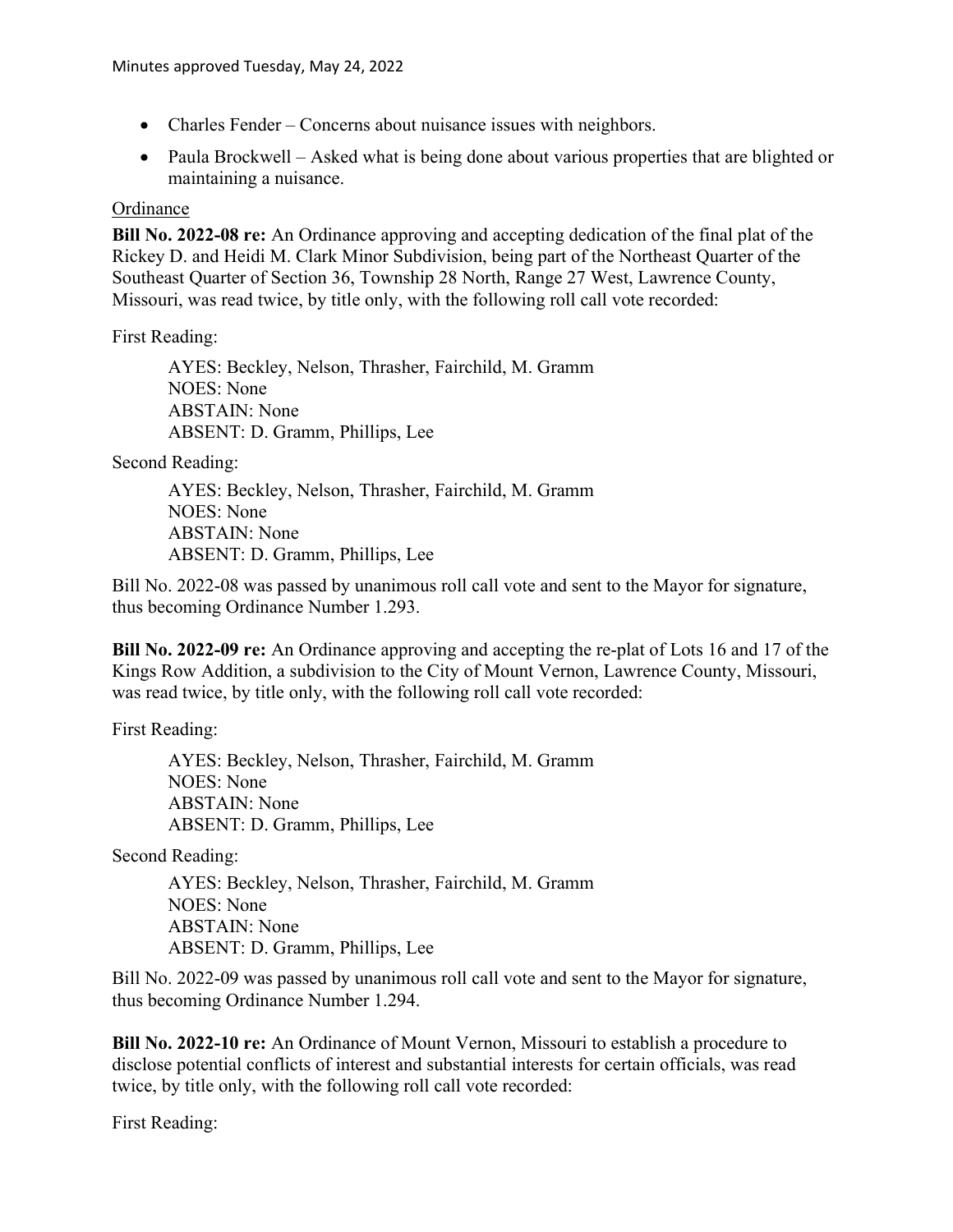AYES: Beckley, Nelson, Thrasher, Fairchild, M. Gramm NOES: None ABSTAIN: None ABSENT: D. Gramm, Phillips, Lee

Second Reading:

AYES: Beckley, Nelson, Thrasher, Fairchild, M. Gramm NOES: None ABSTAIN: None ABSENT: D. Gramm, Phillips, Lee

Bill No. 2022-10 was passed by unanimous roll call vote and sent to the Mayor for signature, thus becoming Ordinance Number 1.295.

Bill No. 2022-11 re: An Ordinance appointing Darlene Parrigon as the City Attorney for the City of Mount Vernon, Missouri, was read twice, by title only, with the following roll call vote recorded:

First Reading:

AYES: Beckley, Nelson, Thrasher, Fairchild, M. Gramm NOES: None ABSTAIN: None ABSENT: D. Gramm, Phillips, Lee

Second Reading:

AYES: Beckley, Nelson, Thrasher, Fairchild, M. Gramm NOES: None ABSTAIN: None ABSENT: D. Gramm, Phillips, Lee

Bill No. 2022-11 was passed by unanimous roll call vote and sent to the Mayor for signature, thus becoming Ordinance Number 1.296.

Bill No. 2022-12 re: An Ordinance allowing the Mayor to appoint the City Clerk, Director of Public Works, Chief of Police, and City Treasurer for the City of Mount Vernon, Missouri, was read twice, by title only, with the following roll call vote recorded:

First Reading:

AYES: Beckley, Nelson, Thrasher, Fairchild, M. Gramm NOES: None ABSTAIN: None ABSENT: D. Gramm, Phillips, Lee

Second Reading:

AYES: Beckley, Nelson, Thrasher, Fairchild, M. Gramm NOES: None ABSTAIN: None ABSENT: D. Gramm, Phillips, Lee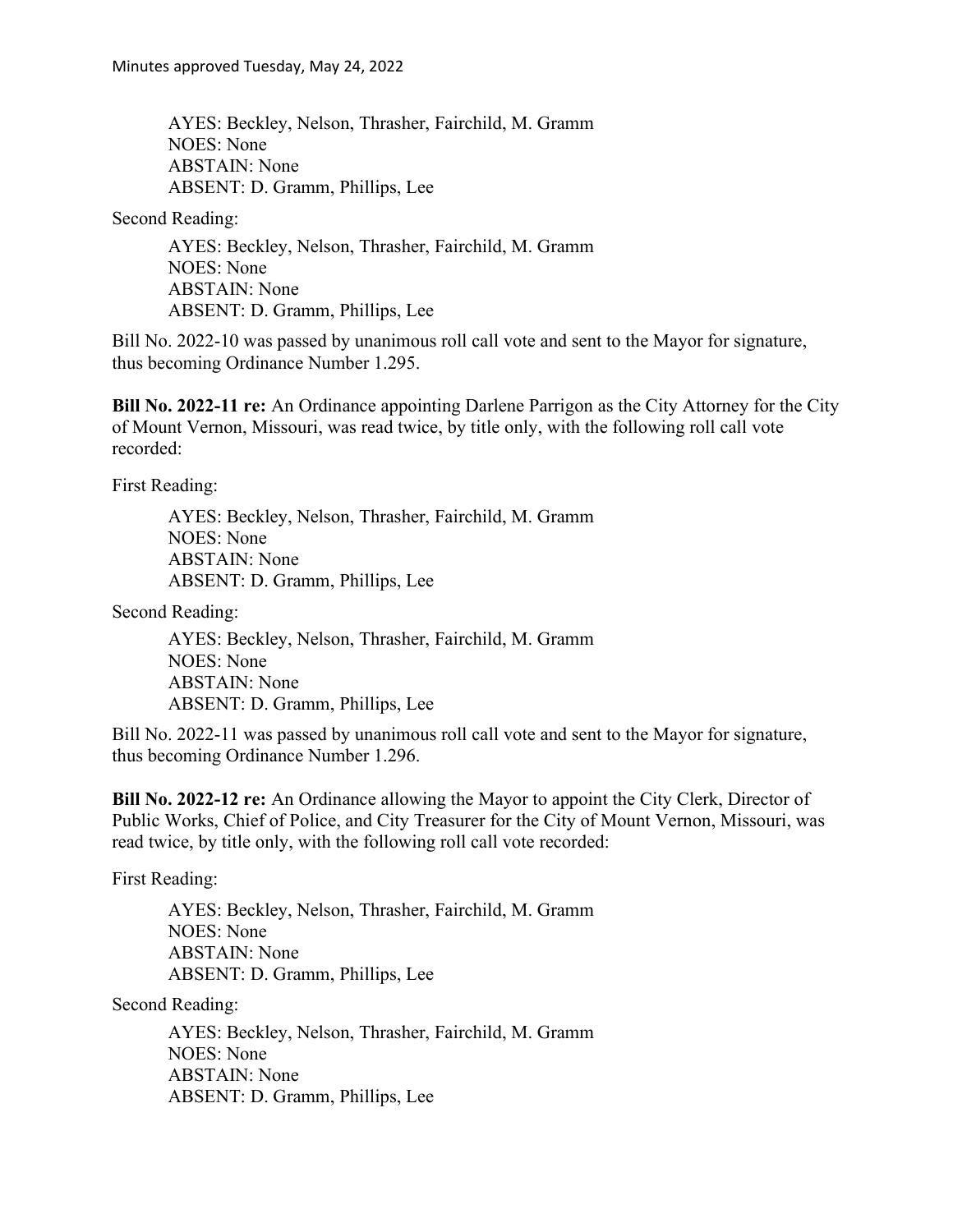Bill No. 2022-12 was passed by unanimous roll call vote and sent to the Mayor for signature, thus becoming Ordinance Number 1.297.

# Department Reports

#### City Administrator

Mr. Kelley held discussion on the following items:

• Personnel. Kelley stated Dustin Davis has completed his three month probationary period and requested approval to move Mr. Davis to full-time status. Discussion was held. Alderman Fairchild moved to approve moving Dustin Davis from probationary to full-time status, seconded by Alderwoman Gramm.

Motion passed.

- Hazard Mitigation. Kelley stated the Disaster Mitigation Act of 2000, required state and local governments to prepare and adopt a Federal Emergency Management Agency (FEMA) approved hazard mitigation plan as a condition of eligibility for federal mitigation grants. The State Emergency Management Agency (SEMA) relies on a partnership with regional planning commissions throughout the state to help local jurisdictions develop and adopt countywide, multi-jurisdictional, multi-hazard mitigation plans. Therefore, later in the meeting, there is a resolution to adopt the Lawrence County Multi-Jurisdictional Hazard Mitigation plan. Discussion was held.
- SWMO Regional Water. Kelley updated the Board that the Southwest Missouri Joint Municipal Water Utility Commission (SWMO Regional Water) is a coalition of public water suppliers, pooling their resources to develop additional regional water supply and infrastructure. The Commission was developed by the board of directors of Tri-State Water Resource Coalition (Tri-State Water). Tri-State Water is a nonprofit (501c4) organization whose mission is to secure adequate and sustainable long-term water supplies for a 16-county area in southwest Missouri. Kelley stated later in the meeting there is a resolution designating a director and alternate director by title only, instead of by name and title. Discussion was held.

#### Treasurer

Ms. Weldy held discussion on the following items:

- Bills Paid. Weldy presented the bills paid report and requested any discussion. None brought forth.
- Bills over \$5,000.00. Weldy then presented the bills over \$5,000.00 to the Board for approval. Alderman Beckley moved to approve the bills over \$5,000.00 as presented, seconded by Alderwoman Thrasher.

Motion passed.

#### Director of Public Works

Mr. Davis did not have any agenda items, but did request any questions the Board might have, and none brought forth.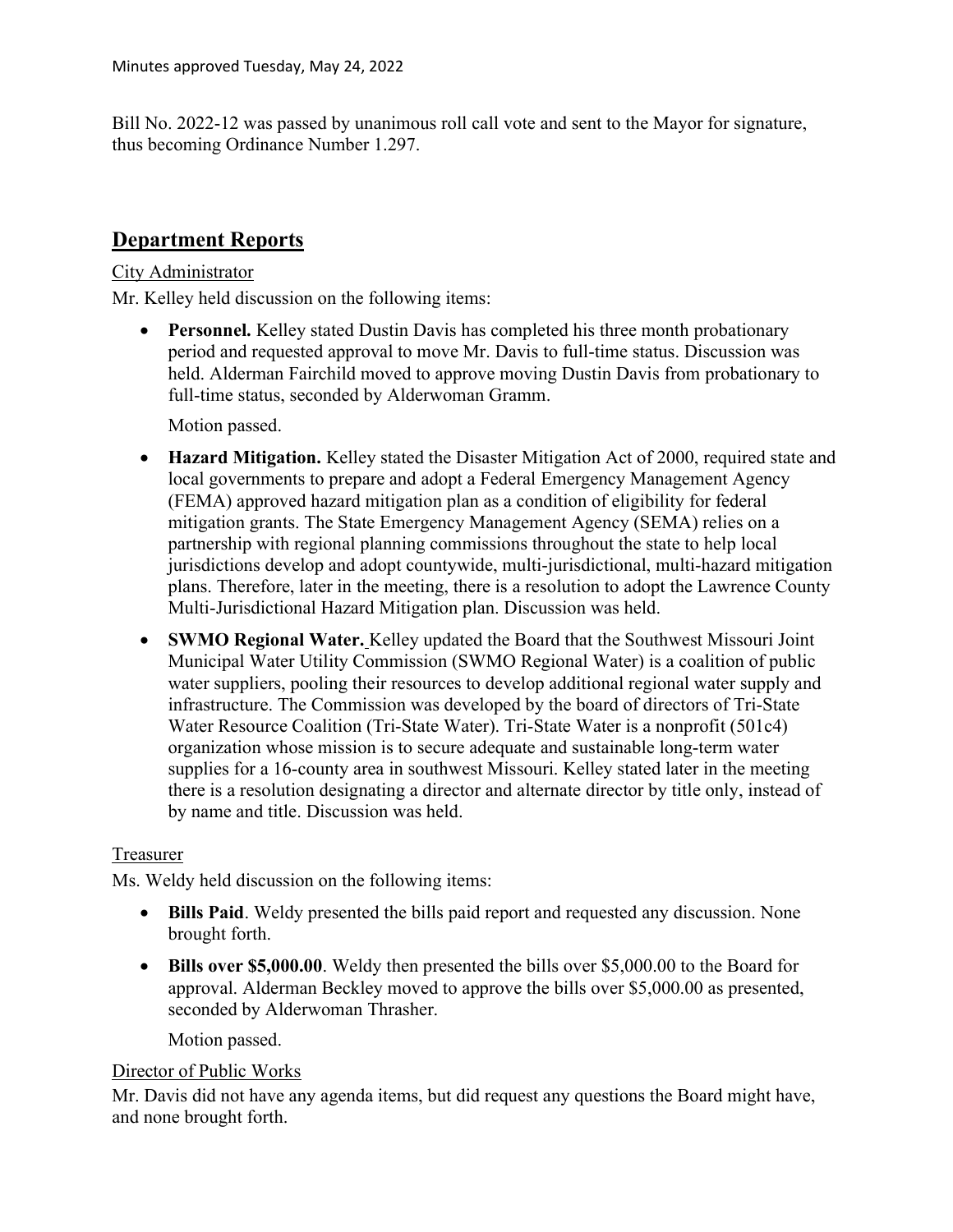### Code Enforcement

Mr. Moore held discussion on the following item:

- April 2022 Permit Report. Moore presented the Permit Report for April 2022 and requested any questions or discussion. None brought forth.
- Planning & Zoning Report. Moore gave a quick update of items of discussion in Planning and Zoning. Discussion was held.

### Police

Chief Hubert held discussion on the following items:

 Statistics for April 2022. Hubert presented the statistics for April 2022 to the Board for review and requested any discussion. None brought forth

### Old Business

Mayor Haymes requested any old business to be brought to the floor for discussion. None brought forth.

## New Business

Mayor Haymes requested any new business to be brought to the floor for discussion. The following were brought forth:

Bill No. R2022-02 re: A Resolution of the City of Mount Vernon adopting the Lawrence County Multi-Jurisdictional Hazard Mitigation Plan, was read once, by title only, with the following roll call vote recorded:

AYES: Beckley, Nelson, Thrasher, Fairchild, M. Gramm NOES: None ABSTAIN: None ABSENT: D. Gramm, Phillips, Lee

Bill No. R2022-02 was passed by unanimous roll call vote and sent to the Mayor for signature, thus becoming Resolution number R2022-02.

Bill No. R2022-03 re: A Resolution of the Board of Aldermen of the City of Mount Vernon, Missouri to designate a director and alternate to the Southwest Missouri Joint Municipal Water Utility Commission, was read once, by title only, with the following roll call vote recorded:

AYES: Beckley, Nelson, Thrasher, Fairchild, M. Gramm NOES: None ABSTAIN: None ABSENT: D. Gramm, Phillips, Lee

Bill No. R2022-03 was passed by unanimous roll call vote and sent to the Mayor for signature, thus becoming Resolution number R2022-03.

Closed Session

Alderwoman Thrasher moved to adjourn to closed session pursuant to Section 610.021(3) Personnel, RSMo. 2018, seconded by Alderwoman Gramm. The following roll call vote was recorded:

AYES: Beckley, Nelson, Thrasher, Fairchild, M. Gramm NOES: None